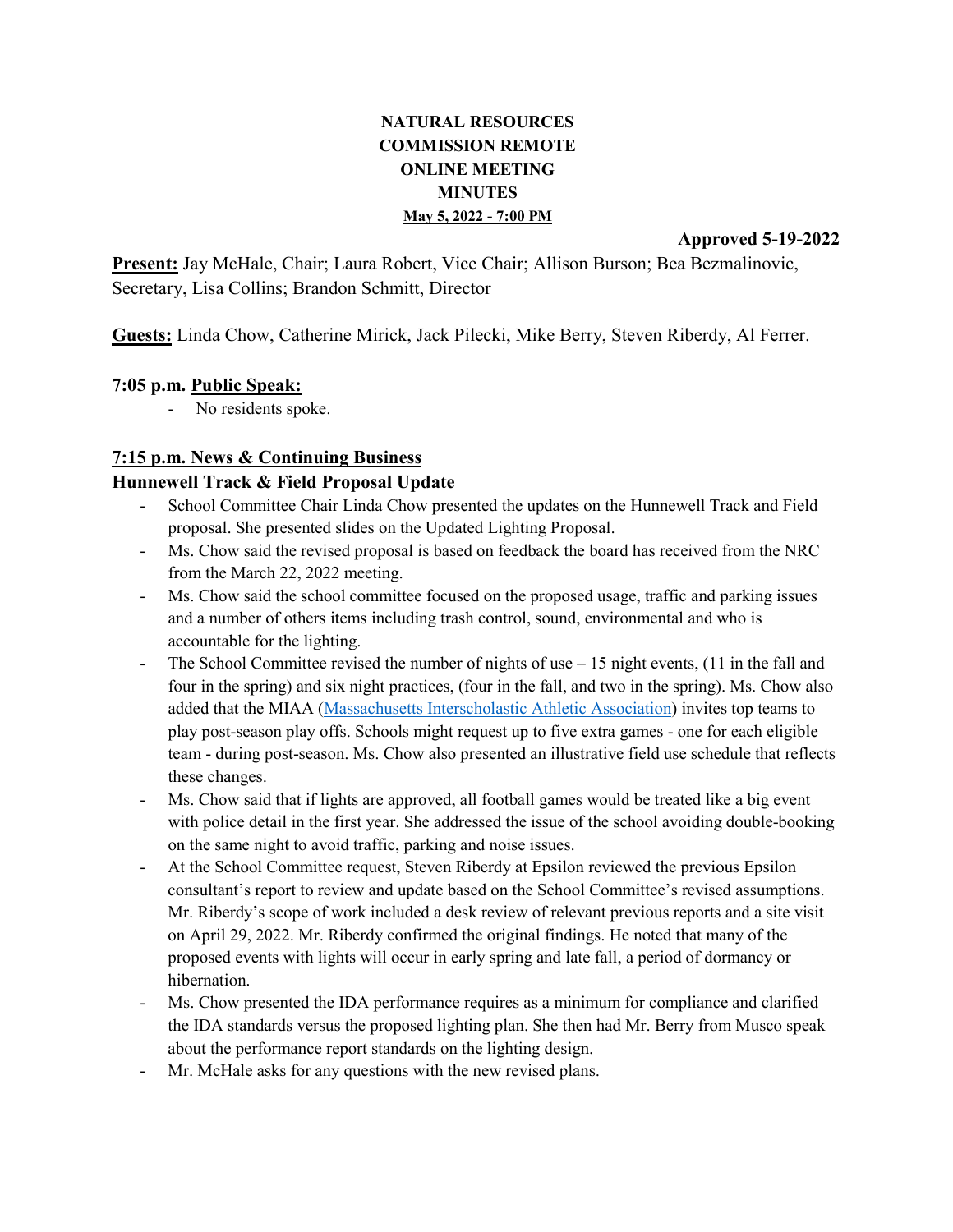- Ms. Bezmalinovic asked Chief Pilecki to comment on plans for major events. Mr. Pilecki spoke about the Police Departments commitment to make the events go as smooth as possible.
- Ms. Robert asked Ms. Chow if the School Committee has reviewed or will review the revisions with the neighborhood and Ms. Chow responded no. Ms. Robert asked Ms. Chow if they will be fixing the sound system even if lights are not approved and Ms. Chow said no because a new sound system needs new poles. Ms. Robert asked Chief Pilecki if he would open Seaver Street access and Mr. Pilecki responded no.
- Ms. Bezmalinovic asked difference in acceptable sound levels in the neighborhood near stadium versus Hardy.
- Ms. Collins asked about the scheduling and if there would be no back-to-back events. The discussion continued with questions from the NRC on sound and scheduling.
- Mr. McHale reviewed the guidelines for residents commenting during the meeting and invited public comment.

### **Public Comment on Track and Field Proposal**

- **Gregory McGregor – (McGregor Law) –** Mr. McGregor urged the NRC to adhere to its policy regarding change in use. He concluded by saying this project does not adhere to the legal requirements for using the park in this way.
- **Martha Collins – 17 Rice Street –** Ms. Collins urged the NRC to preserve and protect the towns' natural resources and open space parkland. She observed that the area is already heavily trafficked with both pedestrians and cars. She urged support for the neighbors' quality of life.
- **Jo Okun – 15 Cottonwood Road –** Ms. Okum spoke about the inconsistency between Schools on the role of the plan as well as the ZBA's involvement at Sprague Field and her concern about this plan with the addition of lights.
- **Marc Shechtman – an abutter on Rice Street –** Mr. Schechtman does not want Hunnewell to end up like a schoolyard and protect it as parkland.
- **Nancy Cooper – 30 Amherst Road –** Ms. Cooper asked the NRC to protect the green space and natural areas.
- **Bruce Meltzer – 30 Amherst Road –**Dr. Meltzer expressed concern about school activities that cut into family time by overlapping athletic games with family dinner times. He advocated for the protection of the family schedule, family time, and homework
- **Marlene Allen – 29 Rice Street –** Ms. Allen expressed concern that the School Committee proposal was developed the subcommittee without public agenda or public speak, that there was no legal means of preventing a slippery slope in the use of loans, and that abutters of public land would lack zoning protections when living by parkland.
- **Cliff Canady – 55 Smith Street –** Mr. Canady emphasized that community building can happen during the afternoon and that parity with other towns is not a requirement. Without an enforcement mechanism, the policy is not meaningful and the lack of a binding policy may lead to increased use along with the other associated effects (noise, trash, disruption). He called on the NRC to reject the proposal.
- **Jerry Nigro – 15 Washburn Street –** He commented that he was walking down Washington Street after a lacrosse event at Needham and had recently attended events in Natick, Weston and Canton that were family events under lights. He encouraged the neighbors to participate in these events